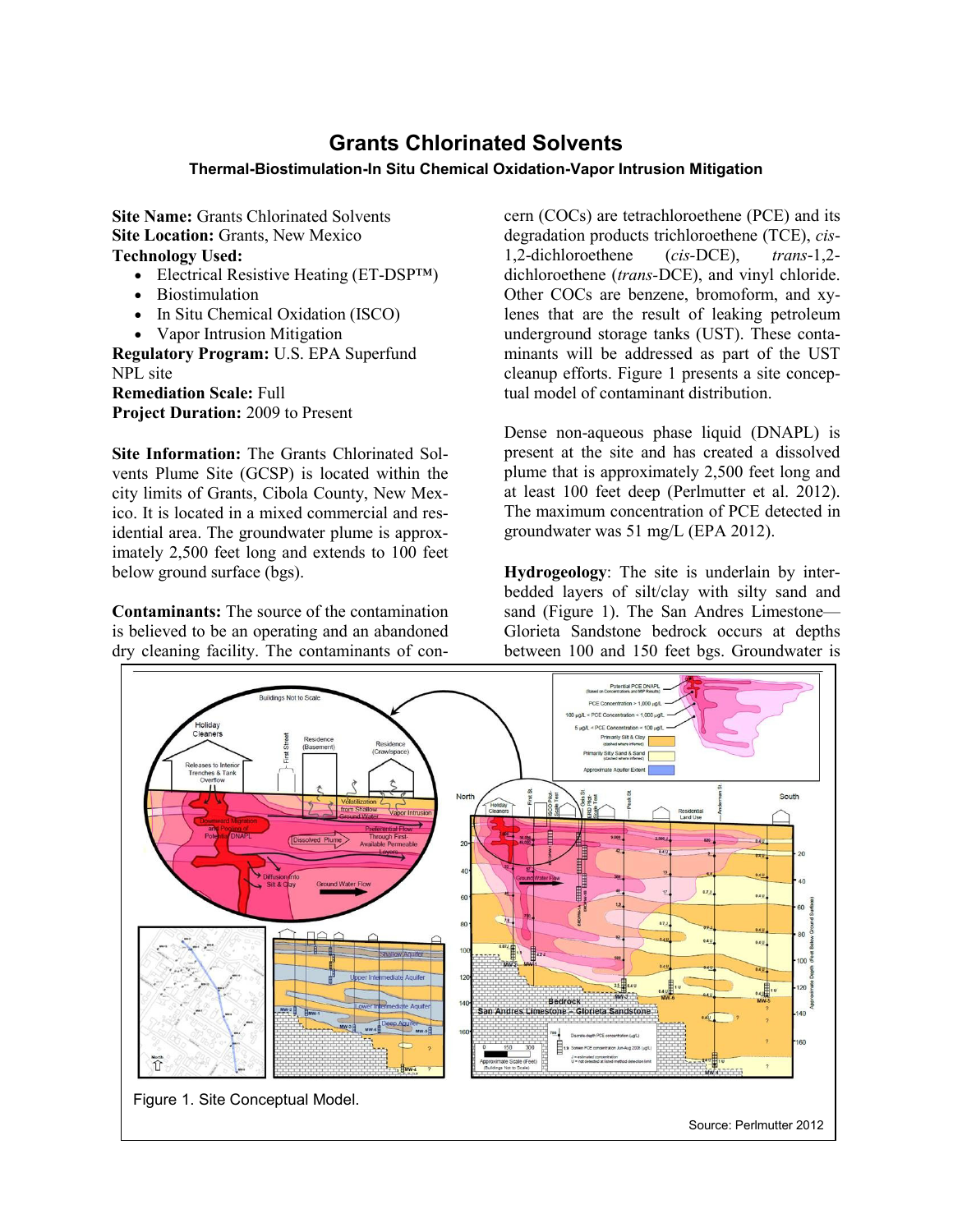found at a depth of approximately 5-6 feet bgs and flows in a southeast direction.

**Project Goals:** The remedial action objectives for the 2006 Record of Decision were:

*Water*—Protect human health from exposure to chemical constituents in concentrations above Maximum Contaminant Levels (MCLs) or Applicable or Relevant and Appropriate Requirements (ARARs).

- Restore the groundwater at the GCSP Site such that it contains concentrations of the COCs less than the applicable MCLs or ARARs in a timely manner.
- Prevent DNAPL, if present, from causing concentrations of COCs in groundwater to exceed MCLs or ARARs.
- Reduce the concentration of COCs in groundwater to mitigate vapor intrusion.

*Soil*—Prevent the groundwater from being impacted above MCLs through transport of COCs from the unsaturated zone.

- Protect human health from exposure to chemical constituents in soil.
- Reduce the concentration of COCs in soil and soil vapor to mitigate the vapor intrusion pathway.

*Vapor Intrusion*—Prevent vapor intrusion into structures that results in human exposure to vapor-phase COCs in excess of a  $1x10^{-5}$  excess lifetime cancer risk.

**Cleanup Approach**: The COC concentrations in the shallow groundwater were causing a vapor intrusion risk to residential properties overlying the plume. Fifteen houses were equipped with a vapor intrusion mitigation system in 2009. This type of system uses a fan to vent air from beneath a floor slab or within a crawl space to the outside of a building (Figure 2). The systems will remain operational until contaminant concentrations in the soil and groundwater no longer pose a risk.

The PCE concentrations found exceeded 30% of its solubility implying the presence of DNAPL under the active drycleaner. In addition, the subsurface is comprised of both permeable and tight soils. The contaminants will enter the tight soils through diffusion and slow advection. Once inside the tight soils they will become a source of contamination to the groundwater in the permeable soils through back diffusion. There are a limited number of remedial technologies that can effectively treat tight soils in situ. An electrical resistive heating system (ET-DSP™) was chosen to address the approximately  $30,400 \text{ ft}^2$ source area  $(33,300 \text{ yd}^3)$  at this site.



Figure 2. Example Fan and Exhaust Vent for Active Vapor Intrusion Mitigation System.

The ET-DSP™ system uses stacked electrodes within a boring, which are operated with innovative power distribution, electrical phasing, and water recirculation to maintain controlled heating within a heterogeneous formation (Perlmutter et al. 2012).

Two hundred fifty eight electrodes were installed in 121 boreholes, generally on 20-foot centers (Figure 3). The deepest boreholes were to 40 feet bgs. The area under the operating drycleaner, which most likely contained DNAPL, also had to be addressed without affecting the drycleaner operations. This was accomplished by constructing a false floor in the building that would allow shallow extraction wells and electrodes and associated wiring to be placed without endangering the employees. Intermediate and deep interval electrodes, extraction wells, and temperature sensors were in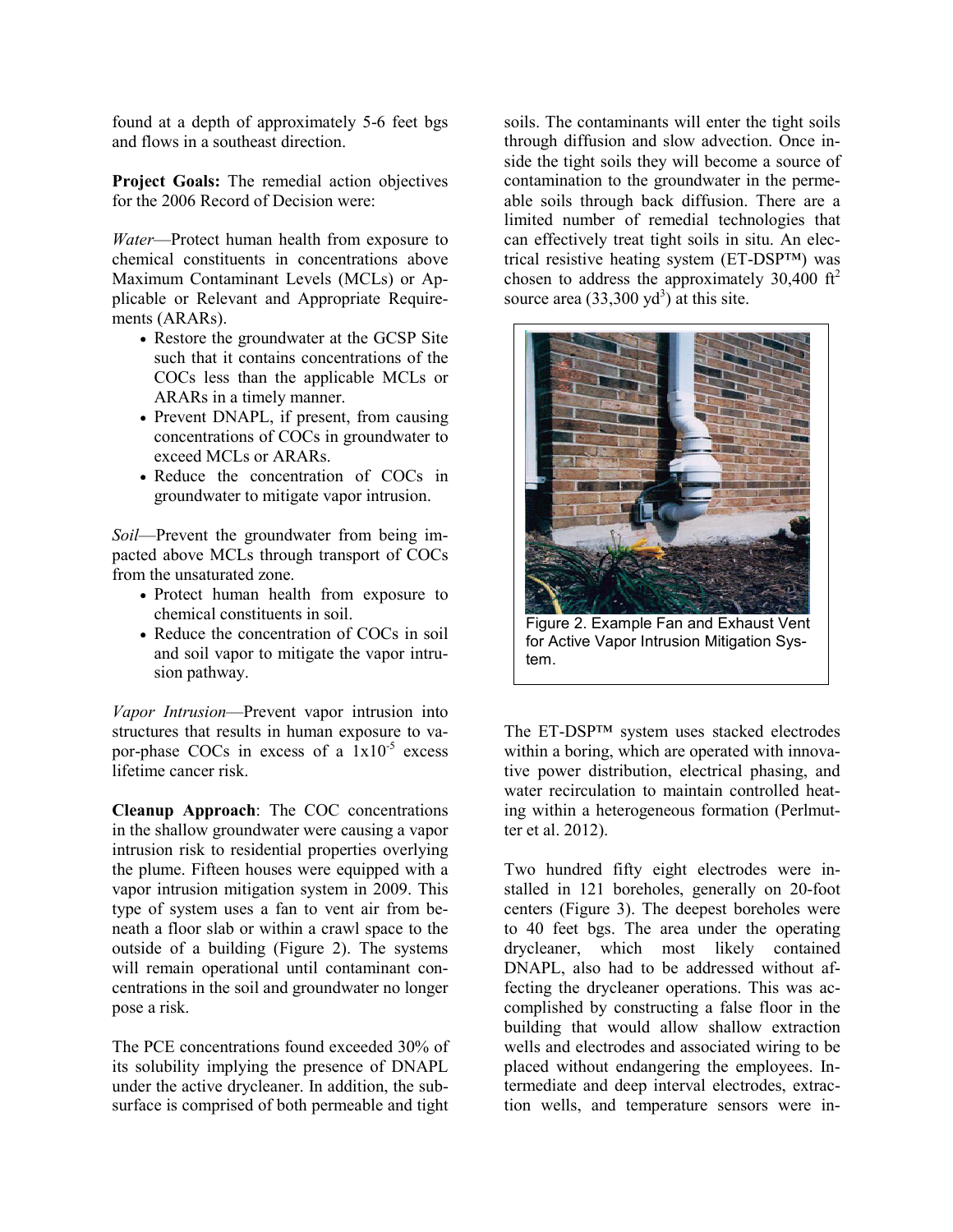stalled under the building using angled drilling techniques (Figure 4). In all, 26 vapor extraction wells and 64 multiphase wells were installed on the site. The multiphase wells were used to lower the water table as well as collect contaminated water and vapors. The target temperature for the soil was  $90^{\circ}$  to  $100^{\circ}$  C. Heating began in December 2011 and continued until June 2012. Aboveground treatment included a vapor granulated activated carbon system and an oil-water separator, followed by an air stripper and a liquid granulated carbon unit.





Pilot studies were conducted using ISCO and enhanced reductive dechlorination (ERD). The studies showed that in the Grants plume setting, ERD would be superior to ISCO. Therefore, biostimulation using emulsified oil was chosen as the method for addressing the dissolved phase plume at the site. Eight biobarrier transects of nested injection wells (573 wells in total (EPA 2012b)) were installed on 20-foot centers to address the plume (Perlmutter et al. 2012). Fullscale injection of approximately 4,600 gallons of biodegradable vegetable oil amendment into approximately 400 non-source zone wells occurred between March and April of 2012 (Figure 5). Following the completion of electrical resistive heating, additional injection wells were installed in the source zone. Injections into these wells occurred October 6 to October 26 (EPA 2012a). Additional injections will continue about every 24 months until remediation standards are met (EDNM 2012).



Source: EPA 2012b

**Project Results:** The ET-DSP™ system ered about 1,000 pounds of contaminants from the source area. The biobarriers have been successful in reducing the contaminant concentrations in the plume.

## **Sources:**

Environment Department State of New Mexico (EDNM) News Release. 2012. Construction Complete On Treatment Systems For The Grants Chlorinated Solvent Plume.

[http://www.nmenv.state.nm.us/OOTS/PR/2012/](http://www.nmenv.state.nm.us/OOTS/PR/2012/PR110712_Grants_Chlorinated_Solvent%20_Plume_Construction_Completion.pdf) [PR110712\\_Grants\\_Chlorinated\\_Solvent%20\\_Pl](http://www.nmenv.state.nm.us/OOTS/PR/2012/PR110712_Grants_Chlorinated_Solvent%20_Plume_Construction_Completion.pdf) [ume\\_Construction\\_Completion.pdf](http://www.nmenv.state.nm.us/OOTS/PR/2012/PR110712_Grants_Chlorinated_Solvent%20_Plume_Construction_Completion.pdf)

McMillan-McGee Corp. 2011. Technical Description ET-DSP In-Situ Thermal Remediation, 29 pp.

[http://www.mcmillan-mcgee.com/mcmillan](http://www.mcmillan-mcgee.com/mcmillan-mcgee/papers/ETDSP-Technical-Description-01.pdf)[mcgee/papers/ETDSP-Technical-Description-](http://www.mcmillan-mcgee.com/mcmillan-mcgee/papers/ETDSP-Technical-Description-01.pdf)[01.pdf](http://www.mcmillan-mcgee.com/mcmillan-mcgee/papers/ETDSP-Technical-Description-01.pdf)

Perlmutter, M. et al. 2012. In Situ Thermal Treatment in an Active Urban Setting. Remediation of Chlorinated and Recalcitrant Compounds 2012 Conference, Monterey, CA, 3 pp.